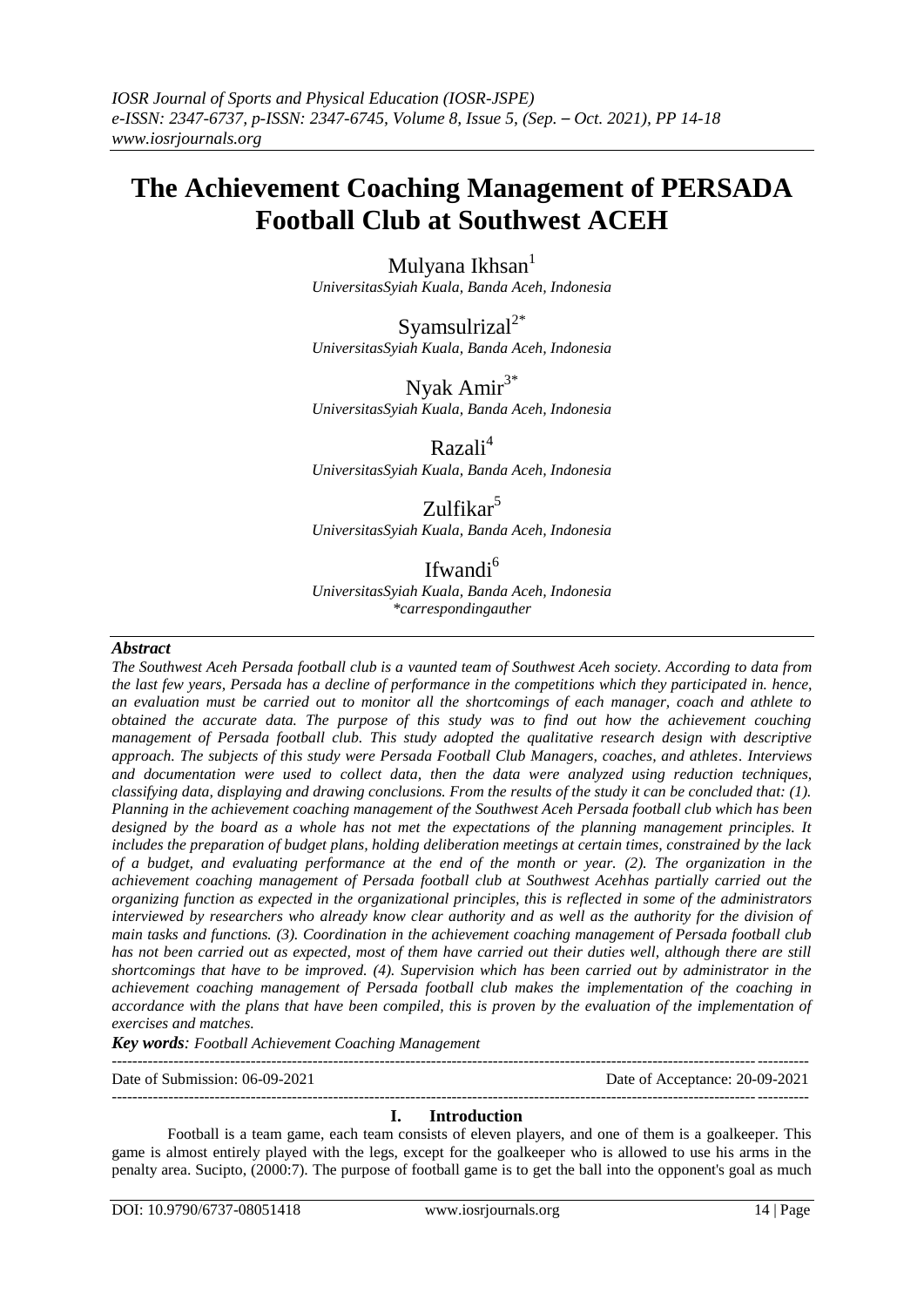as possible and try as hard as possible to keep the goal from conceding the ball. The football sport is the most popular games in the society, it can be seen by the large number of people both men and women who go to the football field. The arrival of the community illustrates the society interest on the football sport, although each of them has different reasons. Some of them come to play football just to fill their spare time and improve their skills while the others just want to watch the football game. Sport is part of the achievements of a nation that grows and develops in accordance with the development of science and technology. Therefore, sport has an important role as a medium for the improvement of a human being. In general, sport also has a function to improve physical, mental and spiritual. It is aimed to create a good attitudes, personality, discipline and high sportsmanship. In particular, this kind of sport has a purpose to achieve optimal performance which is called as achievement sports.

Maximum achievement can not only be seen from the intensity of practicing, but there are many supporting factors that influence it. There are some steps needed by athletes to reach achievement in sports, in terms of coaching, it must be carried out systematically and sustainably, starting from the aspect of massing, hiring, as well as to the stage of maturation. Thus, the whole participants in coaching will reach the achievement. In addition, the recruitment of athletes has to begin with their talents and interests in their favorite sports. Further, in terms of the athlete's welfare, after retiring, the athletes should get an award or a decent job. The competition is the essential factor to gain the highest achievement in football sport. Competition itself is not only in training but also in matches at the regional, provincial, national and international levels. Therefore, the correct coaching of athletes in each region is very necessary to find new future athletes that can represent Indonesia at the international level. There are some efforts that can be done to improve football achievement, includes: (1) participate in football coach training, (2) hold regional level championships, and (3) coaching for outstanding athletes. Unfortunately, these efforts have not been well implemented in all regions in Indonesia. It is necessary to increase understanding to local governments that the development of sports achievement is very important for regional, provincial and national progress. Intensive coaching with continuous, gradual, and sustainable training is also needed especially at regional. Region that has lack of attention on training their athletes will give negative impact to the progress of sports development on that region. The lack of competitions or championships held for the student and adult categories at the Southwest Aceh Persada club made the club unable to compete with other regions. Athletes can improve their performance through a good management of performance development and with the number of competitions or championships that can be followed in order to know and improve the quality of competition.

Talent scouting and good organization are the important factors in the selection of talented athletes. It is to find athletes who are ready to do the training program that will be made. According to AndiSuhendro (1998: 2.3) Talent scouting is an effort made to estimate (predict) the chances of a talented athlete, in order to be successful in carrying out an exercise and achieve high performance. Organizations in sports are places for athletes to achieve their high performance. Most of the athletes who have represented Southwest Aceh Regency or represented at the National level are from the Persada club. Athlete who trains at this club is not required to pay a fee. Coaches at the Persada club also have a coach license, as evidenced by the certificate of participating in training in various places. Moreover, the training program at Persada club has been running and programmed well, both long-term and short-term programs. The training schedule is carried out in the afternoon every Monday to Thursday. The training adjusts the after-school schedule even after working hours because some Persada athletes are still in school, studying and working.

All the limitations of equipment and infrastructure are happened due to lack of funds or budget in the club. However, the limited facilities and infrastructure did not limit the enthusiasm of the athletes to practice at the Southwest Aceh Persada football club. It is proven by the increase of athlete who participating in club training. Hence, a good management is needed to achieve maximum or high performance. A good management will affect the athletes, coaches, organizations, infrastructure and coaching.

The Southwest Aceh Persada football club is a vaunted team of Southwest Aceh society. According to data from the last few years, Persada has a decline of performance in the competitions which they participated in. The following is the table of the Persada competition:

| No | Competitions            | Achievement Results             |
|----|-------------------------|---------------------------------|
|    | League 3 Aceh in 2017   | 3rd along with kualananggroe    |
|    | PORA Aceh Besar in 2018 | Eliminated from the group stage |
|    | Aceh League 3 in 2019   | Knocked out in the last 16      |

Table1.1. Achievement Stages of Persada Football Club at Southwest Aceh

Due to the existing problems, an evaluation must be carried out to monitor all existing deficiencies. The evaluation will provide an overview the management of coaching program in Persada club, it is also will help the organization in measuring the level of achievement or performance that have been reached.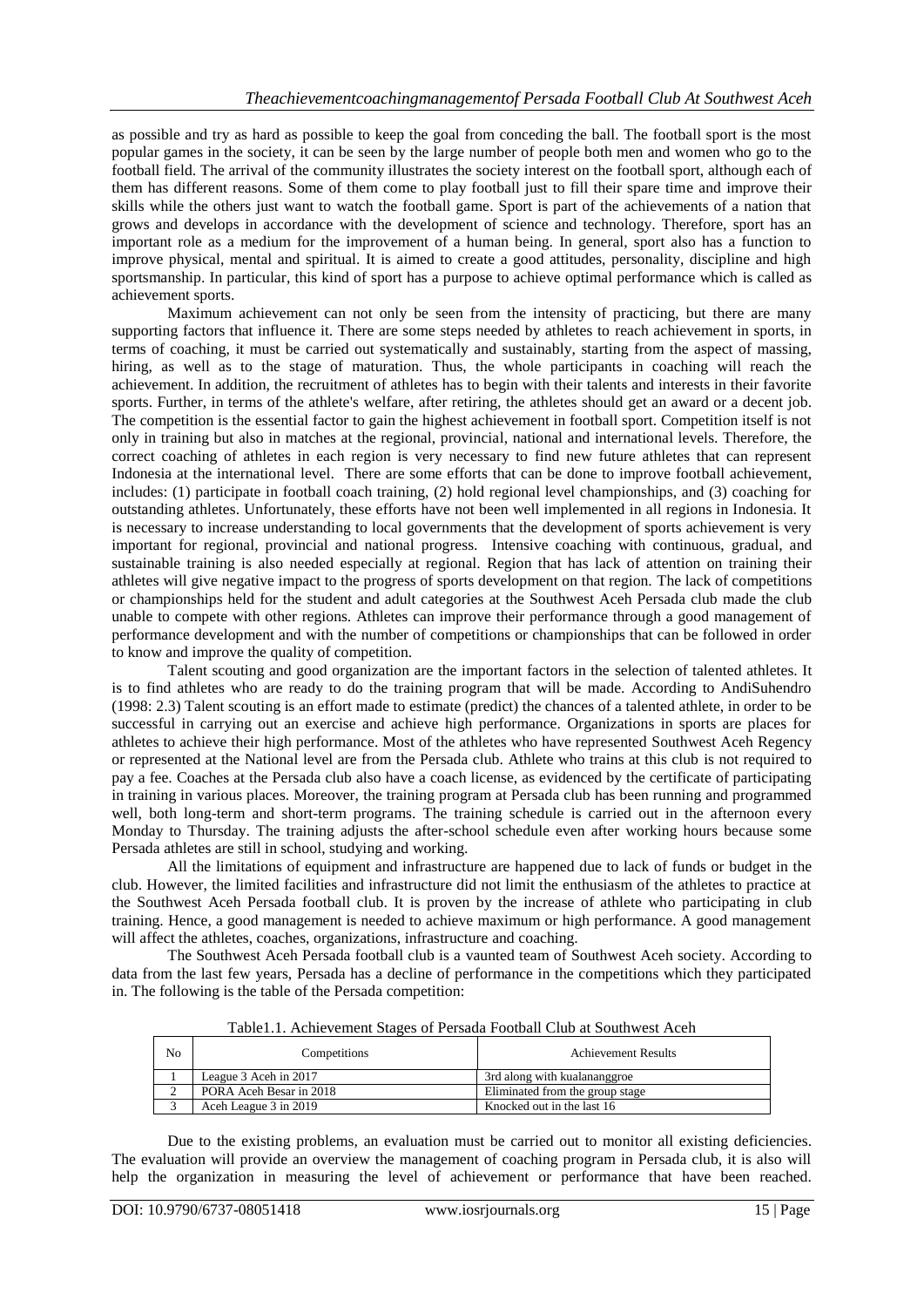SuharsimiArikunto (2009:18) suggests that program evaluation aims to determine the achievement of program objectives by knowing the implementation of program activities.

Due to obstacles in coaching management, it is necessary to evaluate in terms of basic research from every administrator, coach and athlete, it is to obtain the accurate data. Based on these problems, the authors want to conduct research to examine "The Achievement coaching management ofPersada Football Club at Southwest Aceh".

### **II. Research Procedure**

The approach used in this research is a qualitative approach with a descriptive method, and used evaluation research. The subjects of this research are Persada administrators, coaches, and athletes. This research was carried out at the PersadaFootball Club office. The most important step in the research process is obtaining data. The most appropriate data collection techniques are used to obtained valid and reliable data.

### **III. Research Result**

Based on the results of this interview, the author has limitations in taking data where not all samples want to be interviewed with questions that the author has attached, the writer is forced to sort out questions with their respective main duties and functions, regarding management of achievement development from aspects of planning, organizing, coordinating, and supervision, in Persada football club as follows:

1. Achievement coaching management planning in the Southwest Aceh Persada Football Club.

In the research process , it can be concluded that the Persada club held on meeting on each five years to recruit administrator in the hope that the objective of the Persada club are achieved.The administrator prepares and holds consultation meetings, regular meetings every year. If Persada follows a certain event, it is routinely carried out from the schedule to the final finishing stage.In terms of recruiting trainers, they must have a license as individual debriefing, implementing a budget that has been carried out by the treasurer in fostering and coordinating policies in terms of budgeting properly. The use of funds in Persada club management has been used effectively and efficiently, but sometimes the club still has lack of budget, whereas, it is certainty that the funding or budget will ensure the integrity of a club.

The training program planning process prepared by the coach has been well structured, but there are coaches who say that the training program planning at the Persada club is currently not well planned due to the COVID-19 situation. This affects training, so structured training is currently omitted. Whereas, usually there is always physical training for one hour, then technical, tactical and mental training.

Deriving a conclusion in terms of achievement coaching requires a clear and directed objective, because planning is the beginning of an achievement. If the planning is not carried out in a well manner, it is difficult to obtain the achievement. It is clearly said that if we want to reach an achievement, we have to make a good and structured plan, and mastering planning management. It includes: recruiting administrators who are experts in their fields, trainers who have licenses as well as knowledge and experience, and athletes who are selected based on their abilities from the selection results, as well as making the right work program. Thus, all parts of the organization will has a same goals and work together accordance with the planning. As Siswanto (2005: 3) said that planning is a process and series of activities to set goals in advance for a certain period of time and the stages/steps that must be taken to achieve the goals.

#### 2. Organizing the Achievement Management of the Southwest Aceh Persada Football Club.

Some of the Persada administrators have implemented the program as expected and assigned people who are experts in their respective fields. The current management process of organizationsPersada club is running well and structured, however it is there is still an obstacle, for instance budgeting allocation from government. Due to lack of funds and budget, it is difficult for Persada club in achieving high performances. Furthermore, facilities and infrastructure from government also did not meet expectations of Persada administrator. As findings that in the management organization of the Persada football club, most of the administrators do not have expertise in their respective duties and responsibilities, as evidenced by where there are some administrators who are not expert in sports. In addition, there is no requirement for people to be a manager or administrator in Persada club. It is an authority of government to choose the administrator of the club.

As Siswanto (2005: 3) said that organizing is a process and series of activities in the division of labor that are planned to be completed by members of the work group, determining good work relations between them, and providing a conducive environment and facilities.

3. Coordination of Achievement Coaching Management in the Southwest Aceh Persada Football Club. Most of the administrators at Persada football club have a good performances on their duties, they observe and supervise all activities in group, includes weekly and monthly activities.In addition, training program has been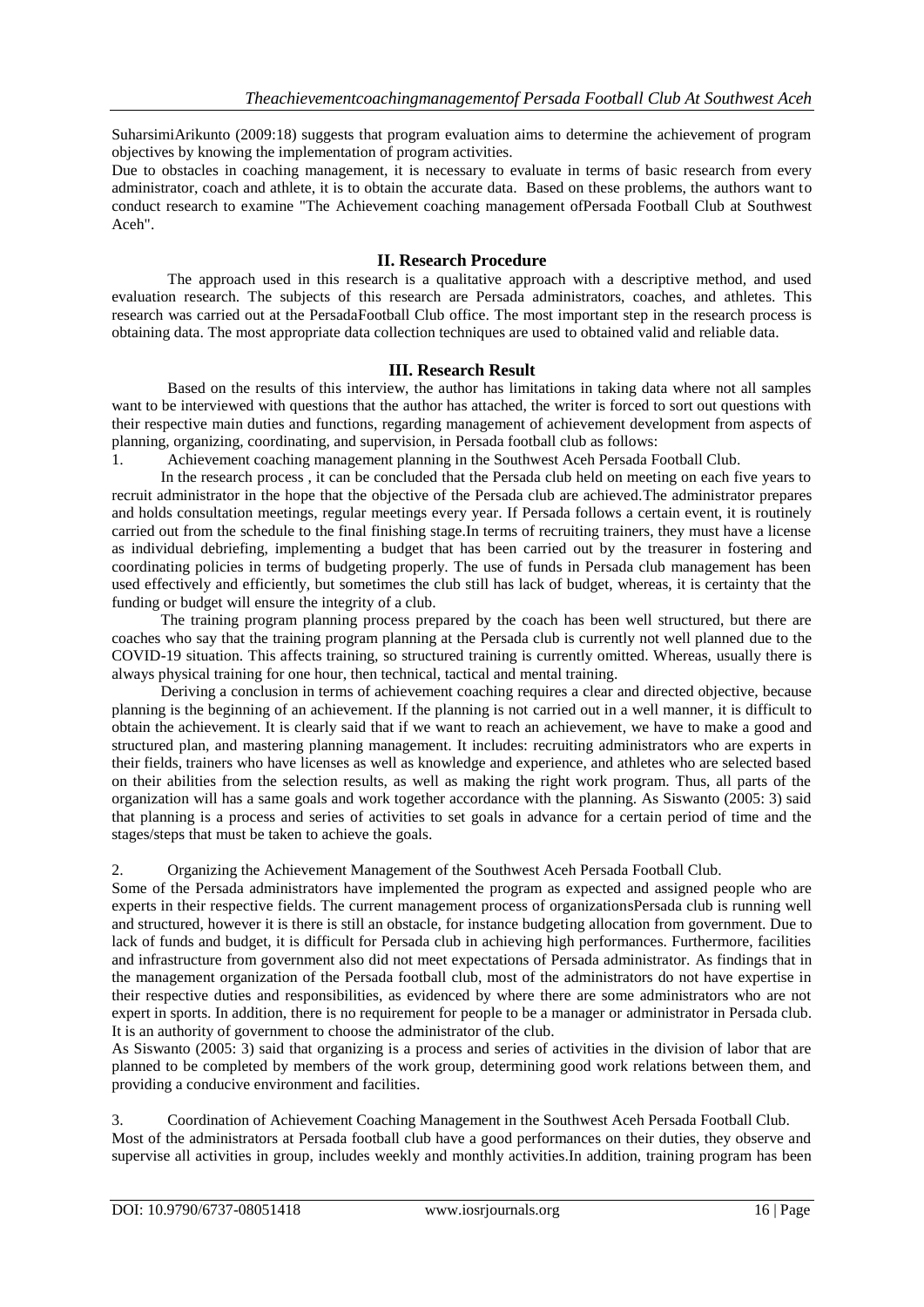arranged by coach for the athletes. This program hopefully will improve tactical and mental techniques of athletes.

Making a conclusion in terms of achievement coaching is needed in coordination, because coordination is a place for someone to do an effort for gaining the achievement and performances. If the coordination or implementation is not carried out properly, it is difficult to obtain the achievement. The solution given to reach an achievement is to make a coordination or implementation that has been planned, determined, as well as provisions with a good attitude, responsibility and discipline. Thus, the objective can be achieved. According to manuallang M (2001: 12) coordinating is one of the management functions to perform various activities in order to avoid chaos, strife, and no activities. it was doing by connecting, unifying, and harmonizing the work of subordinates. Thus, there is directed cooperation effort of member organization in achieving organizational goals.

4. Supervision of Achievement coaching management in the Southwest Aceh Persada Football Club.

In the supervision process at the Persada Club, the PPTK supervises the implementation of bookkeeping, verification and financial expenditures so that there is no miscommunication of the Persada spending budget. Supervision is necessary to support the needs of management facilities, operation, and financing of the club. Moreover, supervision also needed to find out the conditions and weaknesses and anticipate the obstacles of the club. Supervision is carried out to oversee the entire implementation of activity programs in all areas of management and cannot be separated, supervision means directly involved in these activities. Along with the training program provided by the coach, the management always provides supervision and asks obstacles both from a review of the shortcomings of player and coach complaints and evaluating deficiencies. Supervision of the training program provided by the coach to athletes went well even though it did not reach 100%, it is reach approximately only 80%.

Making a conclusion in terms of fostering achievement requires a clear and directed goal, because supervision is a process to know the progress of whole activities. Whether it in line with the planning or not in line. If supervision is not carried out properly, it will be difficult to obtain the achievements or the goals. The supervisions includes for athletes, coaches, as well as in terms of facilities, infrastructure, and funds for athletes and coaches. The solution given to reach an achievement is to know the supervisory duties, processes of supervision, and the purpose of the supervision. So each of member will be responsible for his duties and responsibilities, furthermore the supervisor must also have a personality and responsibility for his work and mastering the management of supervision.

As Siswanto (2005:4) said that control/supervision is a process and a series of activities to ensure that a job can be carried out in accordance with a predetermined plan and the stages that must be passed.

## **IV. Conclusion**

Based on the results and discussion of this research, it can be concluded that; (1). Planning in the achievement coaching management of the Southwest Aceh Persada football club has been designed as follows: budgeting plan, constrained by the lack of a budget, holding deliberation meetings with a certain time which is weekly or monthly, conducting an overall performance evaluation. The whole planning has not met expectations in the principles of planning management. (2) The organization in the achievement coaching management of Persada football club at Southwest Aceh has partly carried out the organizing function as expected in the principle organizations, this is reflected in several administrators interviewed by researchers who already know clear their duties. The principal and functions have been carried out but still not as expected in the principles of organizing management. (3) Coordination in the achievement coaching management of Persada football club has not been carried out as expect, most of them have carried out their duties well, although there are still shortcomings that must continue to be improved. In addition, the form of organization has been running based on goals, and the implementation of the training program provided by the coach to athletes has been arranged in the training programs has been carried out as expected. (4) Supervision which has been carried out by administrator in the achievement coaching management of Persada football club makes the implementation of coaching in line with the planning has been arranged, this is proven by the evaluation of the implementation of exercises and matches. Supervision for performance coaching exercises for outstanding athletes has been carried out by the administrator. He visited the athletes on their training and competitions and asked about the obstacles experienced by athletes and the coaching team. He has been done the supervision as accordance with management supervision.

#### **APPENDICES**

- [1]. AptaMylsidayudanFebiKurniawan. 2015. IlmuKepelatihanDasar. Bandung: CV Alfabeta.
- [2]. Arikunto, S. 2010. ProsedurPenelitiansuatuPendekatanPraktik. Jakarta: PT. RinekaCipta.
- [3]. A.W. Widjaya. (1987). PerencanaanSebagaiFungsiManajemen. Jakarta: RadarJaya Offest.
- [4]. Amin Widjaya. 1993. ManajemenSuatuPengantar. Jakarta: RinekaCipta.